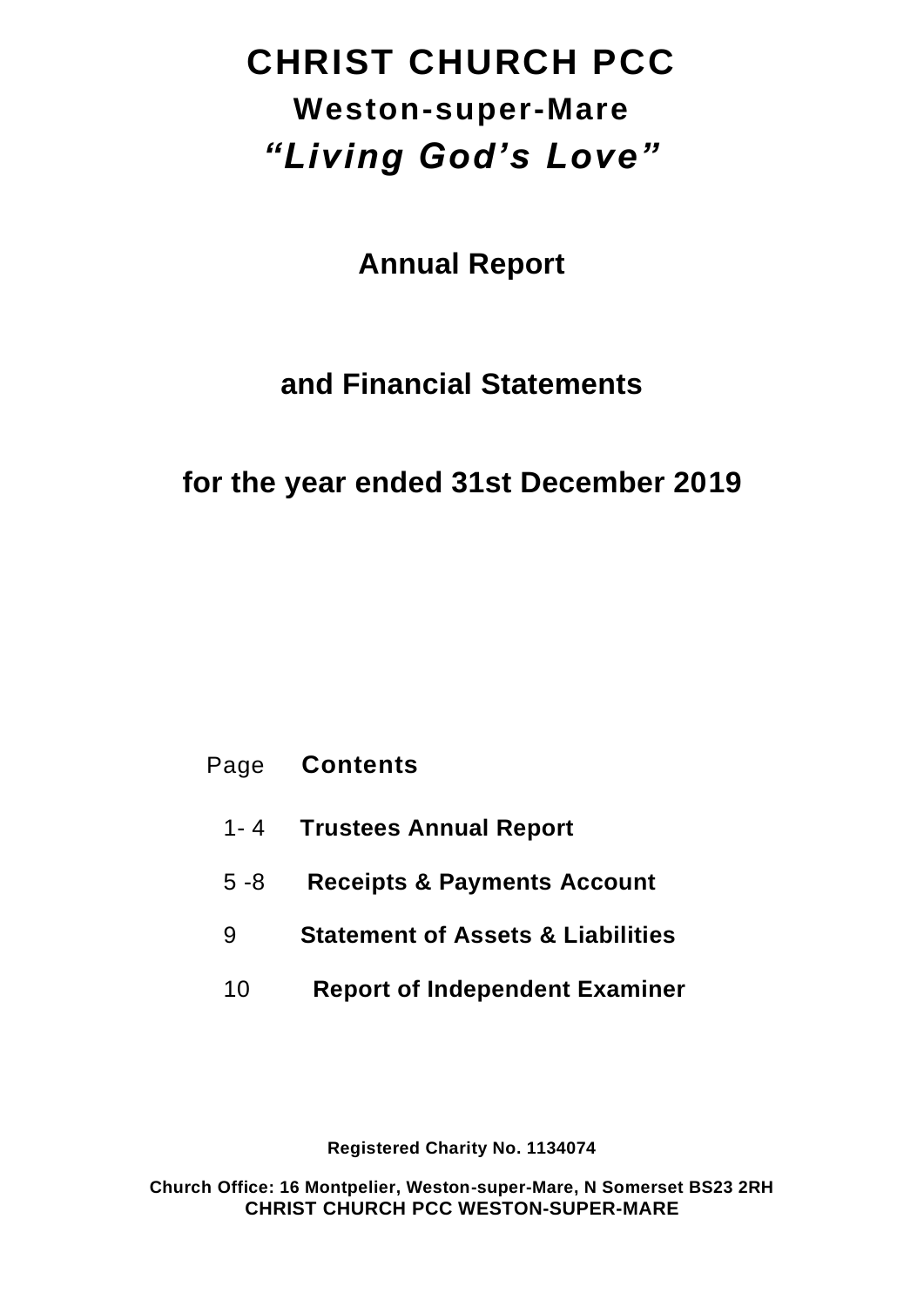#### **TRUSTEES REPORT FOR YEAR ENDED 31 DECEMBER 2019**

#### *GOVERNANCE & MANAGEMENT*

The activities of the Church are governed by the Parochial Church Council Measures (1956) as amended by the Church Representation Rules.

Christ Church has been serving this parish, in Weston super Mare, since 1855 and during that time has made significant contributions; not least the formation of our Voluntary Aided school, Christ Church Primary School and the formation of the town's largest charity, Weston Hospice Care. Christ Church is an Anglican Church and is staffed by a full time vicar and curate, a family worker, a student youth worker, five licensed readers, a musical director and a church administrator.

The legal decision-making body is its Parochial Church Council (P.C.C.), which is advised by a number of sub-committees and especially the two Church Wardens. The week to week management of the church is undertaken by a small team chaired by the vicar who meet monthly. As a church it seeks to be relevant to those who choose to worship here and also those who live within the defined parish boundary, not forgetting those who are in contact from outside those boundaries.

The method of appointment of PCC members is set out in the Church Representation Rules. The membership of the PCC consists of the Vicar, Curate, Church Wardens, Treasurer, PCC Secretary and members elected by those members of the congregation who are on the electoral roll of the church. All those who attend our service are encouraged to register on the electoral roll and stand for election to the PCC.

New trustees are given the Charity Commission booklet for trustees and our vicar writes them a letter setting out their responsibilities.

The church is responsible for all its financial affairs and conforms to the practice of making a contribution to the Diocese who cover all clergy stipend, pension and housing costs.

The PCC normally meets 6 times a year and there is an Annual Parochial Church Meeting for all those registered on the formal electoral roll of the Church. The P.C.C. is comprised of twelve elected members, four ex-officio members, one co-opted member and three deanery synod representatives, making a total of twenty. The PCC treasurer, Mrs H Brain, is appointed by, but not co-opted to the PCC. PCC Members, who are trustees of the charity, are:

| Rev T G Webber     |                             | Mrs C Au-Yeung * |
|--------------------|-----------------------------|------------------|
| <b>Rev R Clark</b> |                             | Mr D Wilkes *    |
| Mr D Halstead      | (Churchwarden) *            | Mr D Milsom      |
| Mr C Cole          | (Churchwarden & Vice Chair) | Mr G Blackman    |
| Mrs B Hall         | (Churchwarden) **           | Mr D White       |
| Mr A Boardman      | (Secretary)                 | Miss H Brydges   |
| Mrs V Fish         |                             | Mr R Coates **   |
| Mr P Smith         |                             | Mr D Crockett ** |
| Dr J Birkett       | (Deanery Synod)             | Mrs H Emery **   |
| Mrs E Cole         | (Deanery Synod)             | Mr M Pilgrim **  |
| Mr H Taylor        | (Deanery Synod)             |                  |
| Miss S Evans *     |                             |                  |
| Mr M Jones         |                             |                  |

**\*** until 29 April 2019 **\*\*** from 29 April 2019

The PCC is a registered charity No. 1134074. The full name is The Parochial Church Council of the Ecclesiastical Parish of Christ Church Weston-Super-Mare. The working name is Christ Church PCC Weston-Super-Mare.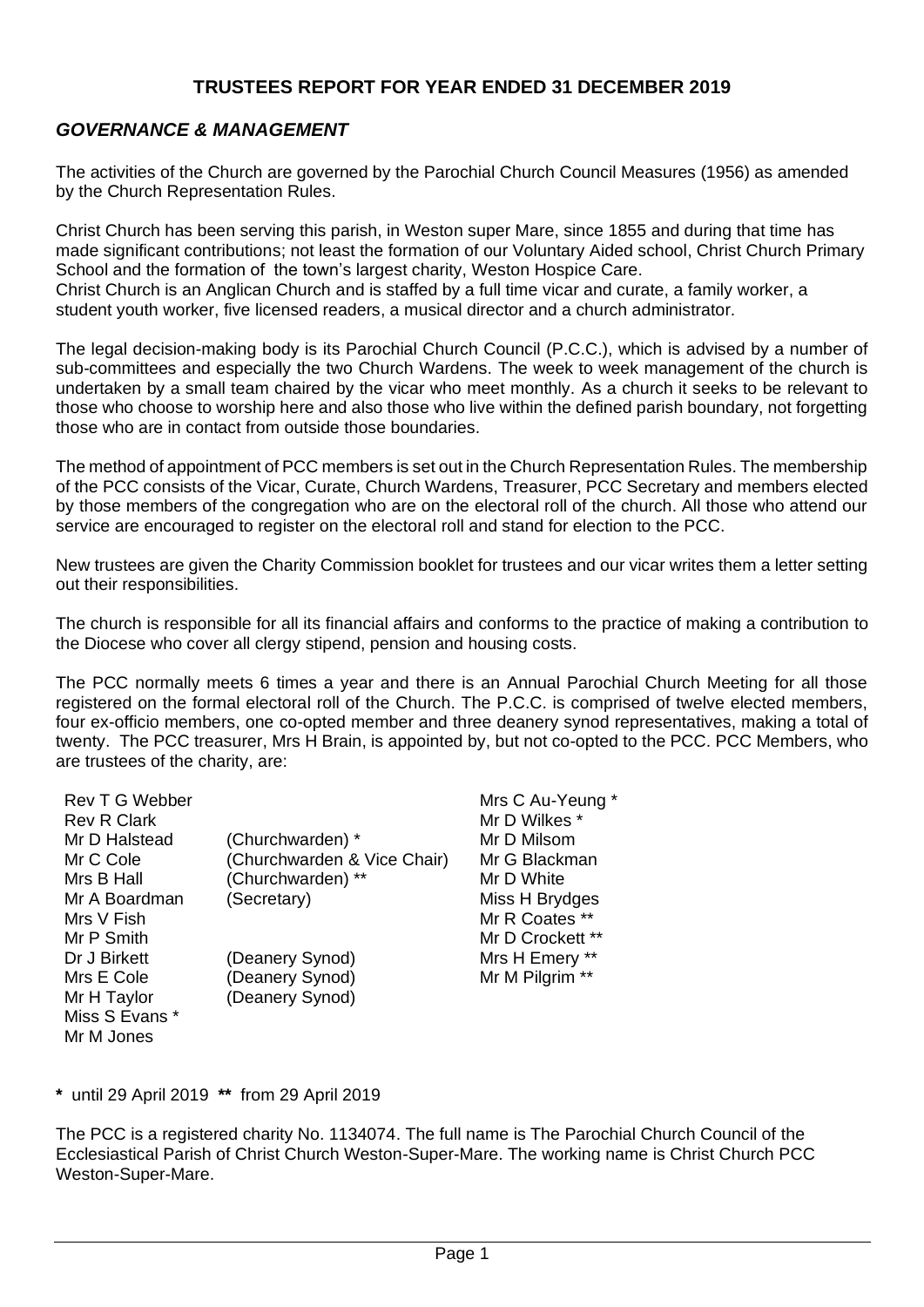The church address is 16 Montpelier, Weston-Super-Mare, BS23 2RH. The contact address is Mr Andrew Boardman, 29 Ashcombe Gardens, Milton, Weston-Super-Mare, BS23 2XB.

#### *EMPLOYEES*

The Diocese of Bath and Wells is responsible for the stipends of the incumbent and curate, reimbursed by the church's annual Parish Share contribution. The paid staff include an Administrator (27 hours a week), Cleaners for the Spire Centre (5.5 hours a week), a Musical Director (honorarium) and a Family Ministry Coordinator (15 hours a week), all as part of church expenses.

#### *VOLUNTEERS*

The great majority of the work of the church is performed by our church congregation, who give their time and talents developing the ministries within our church. Volunteers cover every aspect of our church life, including preaching and leading, running groups, cleaning and flowers, maintenance, service preparation, music, catering and administration. With a church membership of about 180, a large proportion is actively engaged in supporting what is happening.

#### *OBJECTIVES AND ACTIVITIES*

We aim to become a congregation that is **"Living God's Love"** – doing this in 5 ways: **Growing** in our walk with God personally – **Loving** each other within our congregation – **Sharing** God's love with others by service and evangelism – **Equipping** us all to live out our lives as Christians during the week – **Connecting** with others in places where they feel comfortable and listened to. We share these aims with our sister church Emmanuel.

Our principle activities are to provide relevant all age opportunities for weekday and Sunday worship. This includes facilities for young people through our Youth Church. During the week we are the venue for a high quality pre-school. We have a ministry to parents and toddlers through our groups which provide good social interaction and support. We aim to care for each other and those in our community by pastoral visiting and visiting a good number of residential and nursing homes. There are, in addition, other weekday opportunities for meeting together in groups for youth (Energize, and Meeting Point), men and ladies (Ladies Together, Home Crafts and Mens Group). We are actively involved in our Church school, both through school assemblies and the work of the Governors.

In all these objectives and activities the P.C.C. are aware of their duty to provide services which are of benefit to the general public and have due regard to the Charity Commission guidance.

#### *ACHIEVEMENTS IN 2019*

The year began with another well attended Alpha course – a real answer to our prayers as only a few weeks before we had no idea if anyone would attend! The group, as is often the case, continued to meet together after the course itself had finished.

The all age teaching in our church has continued where both adults and children look at the same Bible passages; this has produced some great conversations particularly in families. The annual Holiday Club was

another success, particularly for a few of our church families where the parents as well as the children were involved.

We were delighted that Angeline White had finished her reader training and it was a joy to see her licensed at Wells Cathedral in October. Angeline, already very committed to our church's Ministry, has also now taken on the role of music director during the year.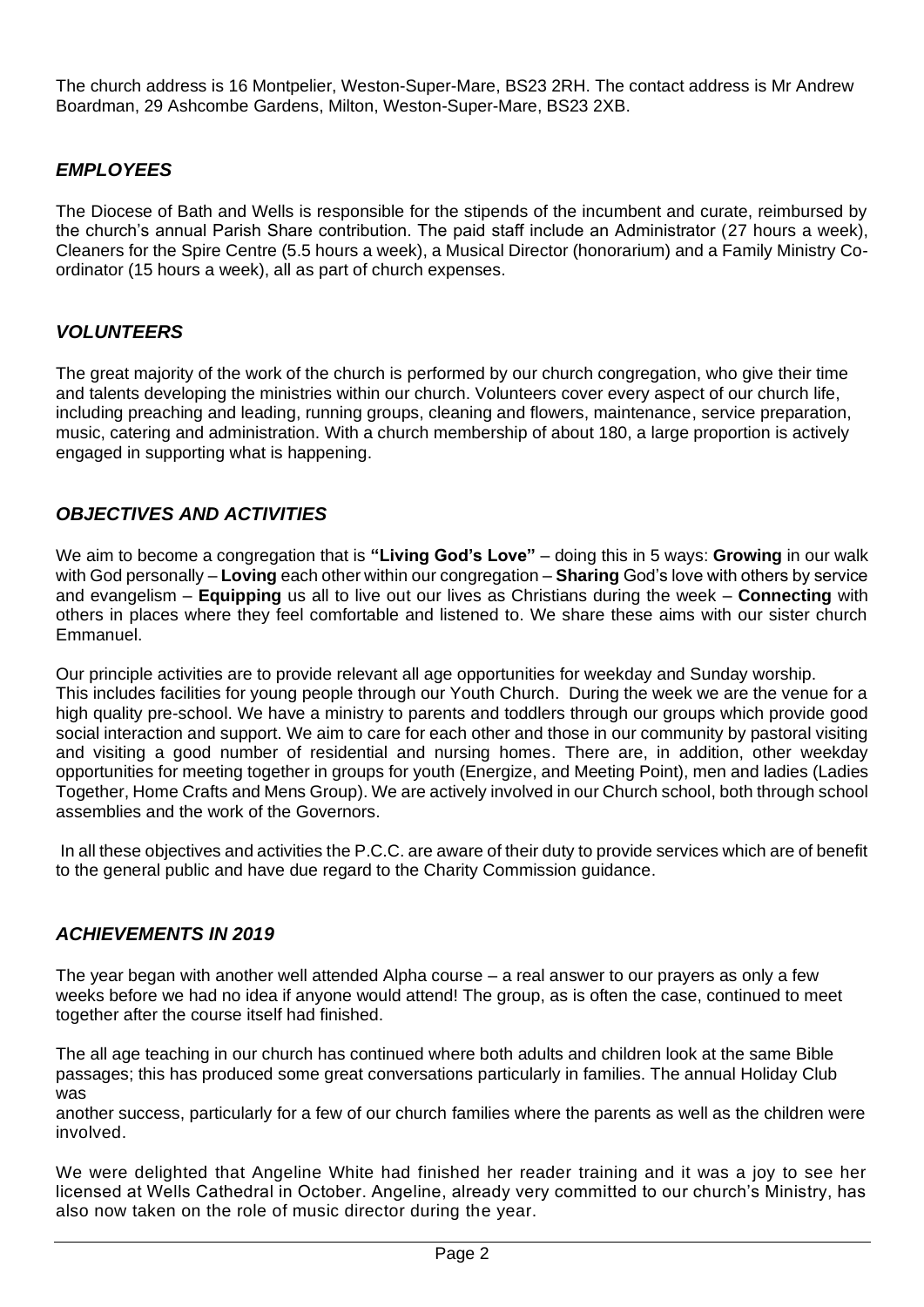In the autumn we held another successful and enjoyable church weekend away, this time at Brunel Manor near Torquay. Tom's previous curate, Rev Simon Dunn, spoke at the weekend about our day to day walk with Jesus Christ. "So what?" was his catchphrase as we thought about the implications of Jesus's life and teaching for our own lives.

The sermon series in the autumn "Listening to sermons" looked at what the Bible says about how to listen to Scripture – and how we listen to the good quality sermons that we have at Christ Church.

In December we launched a new website for the church. In particular we are grateful to Bekah Clark and Andy Page for their work. The aim of the website is to be relevant and accessible, especially to those enquiring about the church, and it achieves this aim very well.

Bekah left us in February 2020 for the role of Associate Vicar of St Mary of Bethany, Woking where she will be working particularly with 20's and 30's. She has contributed an enormous amount to us all and we are very grateful to her. In due course we are hopeful of having another curate.

Regarding the future, the evening services for the Spring 2020 have been focussing on prayer – each evening run by a team of 3 ministers. This has produced some very engaging and interesting sessions on this vital area.

We are very grateful to Hayley Brydges for all her work as our Youth Worker. Her enthusiasm and commitment to us all as a church has been brilliant. Hayley will be coming to the end of her training in the summer and we wish her well for the future.

We are not planning to appoint another Youth Worker, but instead to appoint a Family Link Worker to work with Nicky with our young families.

Given the new website we are also planning to develop our social media more generally starting with our Facebook page.

#### *FINANCIAL REVIEW AND FUTURE DEVELOPMENTS*

As our incoming resources were under £250,000 we have been able to go back to receipts & payments accounts. The 2018 figures have been restated to receipts & payments figures from accruals ones.There was a net decrease in funds this year of £5,896. There was an decrease in unrestricted funds of £1,424 and a decrease in restricted funds of £4,472. At 31 December 2019 there is a balance on unrestricted reserves of £49,831 and on restricted reserves of £21,587.

The finance team (Helen Brain, David Wilkes and Tom Webber) have kept the PCC members fully informed during the past year, with copies of actual against budget figures sent out ready for each meeting, when there is opportunity to explain, analyse and discuss. At the beginning of the year the finance team draw up a draft budget which is presented to the PCC in January for discussion, amendment and ratification. The minutes of each meeting are posted at the back of church for the congregation to read and the finance team are happy to discuss any issues that may arise.

The PCC has been able to meet all of its financial commitments in 2019. The family ministry worker continues to be funded by donations and regular pledges but the fund is getting short of money as the payments are not covered by income each month. The youth worker is also funded by donations and regular pledges and we have enough in the fund to cover the costs until Hayley leaves.

The delivery phase finished for the major work on the church spire. £15,820 was received from Heritage Lottery Fund, (£39) refund of donations, (£10) refund of Gift Aid and £3,212 from Listed Places of Worship. £1,481 has been paid in architect's fees, £4,420 to stonemasons, £7,620 for car park and £1,039 in project costs.This left a balance of £16,567 on the Spire fund after refunds which was transferred £16,173 to other restricted funds and £394 to unrestricted funds. This followed on from the donors being asked how they would like the surplus spent or whether they wanted a refund of their share.

There is £15,000 in the heating and lighting fund for future heating replacement at 31 December 2019, included in unrestricted funds.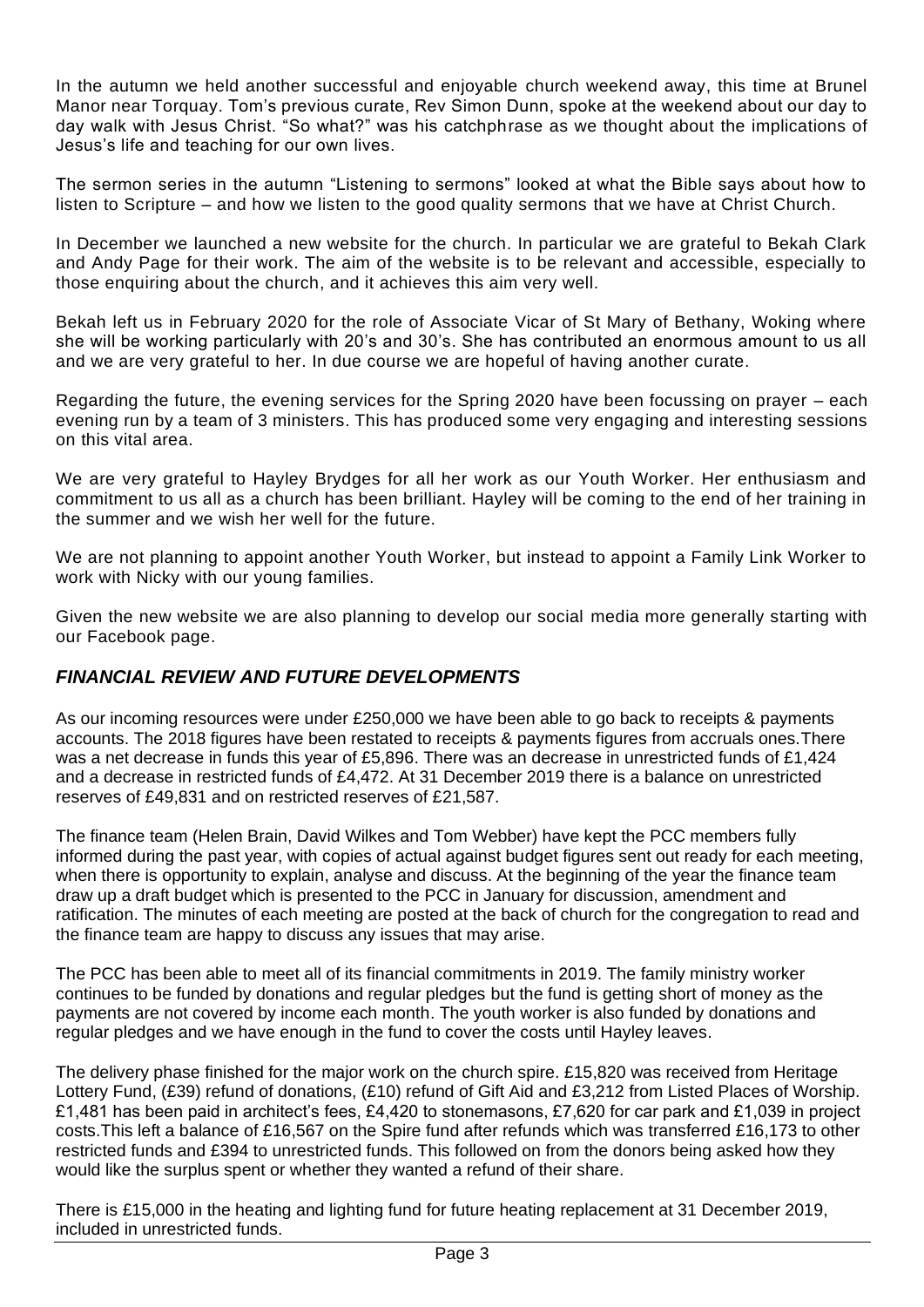Also included in unrestricted funds is the legacies fund with a balance of £12,180 at 31 December 2019. The PCC agree how the legacies reserve is to be spent.

There is also in unrestricted funds a maintenance fund with a balance of £4,141 at 31 December 2019.

The plan for next year is to raise more funds to pay the increased parish share and to raise more funds for Family Ministry.

Helen Brain stepped down as treasurer in January 2020 and David White took over.

### *RESERVES*

It is PCC policy to try to maintain a balance on free reserves which equates to at least three months unrestricted payments. This is equivalent to £37,386. It is held to smooth out fuctuations in cash flow and to meet emergencies. The balance of the free reserves at the year end was £49,831 which is higher than this target. Balances on restricted funds are held for various purposes and there are sufficient funds in these to meet their restricted costs apart from Family Ministry where we will be raising funds through grants and donations to meet the costs for 2020.

Approved by the PCC on 4 May 2020 and signed on their behalf by:

Rev T G Webber (PCC Chair)

Mr A Boardman (PCC Secretary)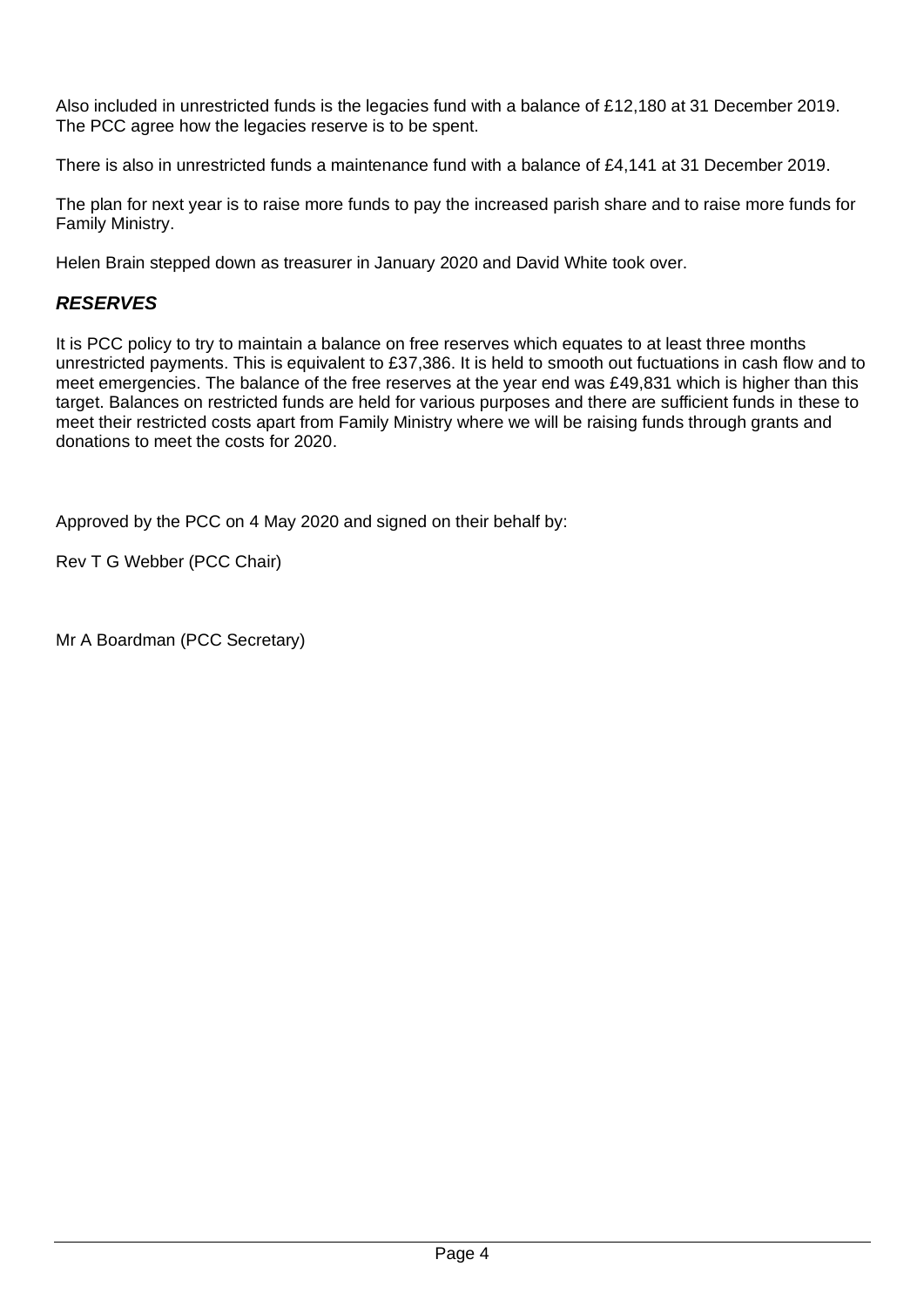## **Receipts and Payments Accounts**

**For the period from 1st January to 31st December 2019 Reg. Charity No. 1134074**

#### **Section A Receipts and Payments**

|                                    |                | <b>Unrestricted</b> | <b>Restricted</b> | <b>Total</b>                                                                                                | Last       |
|------------------------------------|----------------|---------------------|-------------------|-------------------------------------------------------------------------------------------------------------|------------|
|                                    |                | funds               | funds             | funds                                                                                                       | year       |
|                                    |                |                     |                   | to the nearest $\mathbf f$ to the nearest $\mathbf f$ to the nearest $\mathbf f$ to the nearest $\mathbf f$ |            |
| <b>Receipts</b>                    | <b>Notes</b>   |                     |                   |                                                                                                             |            |
| Donations, Legacies & Grants       | 1              | 1,852               | 28,942            | 30,794                                                                                                      | 127,613    |
| <b>Church Collections</b>          |                | 101245              | 190               | 101,435                                                                                                     | 95,121     |
| Tax Recovered under Gift Aid       |                | 20792               | 1230              | 22,022                                                                                                      | 24,370     |
| <b>Church Events</b>               | 2              | 0                   | 14,881            | 14,881                                                                                                      | 7,967      |
| <b>Church Activities</b>           | 3              | 8,475               | $\bf{0}$          | 8,475                                                                                                       | 8551       |
| Use of Church Facilities           | 4              | 10,984              | $\mathbf 0$       | 10,984                                                                                                      | 8,967      |
| <b>Parochial Fees</b>              | 5              | 4301                | $\mathbf 0$       | 4,301                                                                                                       | 8,169      |
| Other Income                       | 6              | 0                   | 188               | 188                                                                                                         | 40         |
| Investment Income                  | $\overline{7}$ | 473                 | 224               | 697                                                                                                         | 566        |
|                                    |                |                     |                   |                                                                                                             |            |
| <b>Total Receipts</b>              |                | 148,122             | 45,655            | 193,777                                                                                                     | 281,364    |
| <b>Payments</b>                    |                |                     |                   |                                                                                                             |            |
| Mission & Outreach                 | 8              | 12,616              | 3,587             | 16,203                                                                                                      | 17,287     |
| Diocesan Parish Share              |                | 84663               | 0                 | 84,663                                                                                                      | 80,579     |
| <b>Clergy &amp; Staff Expenses</b> | 9              | 4204                | 0                 | 4,204                                                                                                       | 3,817      |
| <b>Church Service Expenses</b>     |                | 1436                | $\mathbf 0$       | 1,436                                                                                                       | 1,327      |
| <b>Parochial Fees</b>              | 5              | 3267                | $\bf{0}$          | 3,267                                                                                                       | 6,862      |
| <b>Utilities</b>                   |                | 5592                | $\mathbf 0$       | 5,592                                                                                                       | 5,544      |
| Insurance                          |                | 2271                | $\mathbf 0$       | 2,271                                                                                                       | 2,224      |
| Repairs & Maintenance              | 10             | 4,497               | $\bf{0}$          | 4,497                                                                                                       | 4,339      |
| <b>Church Fabric Repairs</b>       | 10             | $\bf{0}$            | 14,560            | 14,560                                                                                                      | 192,170    |
| <b>Church Events</b>               | $\overline{2}$ | $\bf{0}$            | 17,407            | 17,407                                                                                                      | 5,985      |
| <b>Church Activities</b>           | 3              | 4,876               | 77                | 4,953                                                                                                       | 5,717      |
| Administration                     | 12             | 8647                | $\bf{0}$          | 8,647                                                                                                       | 6,553      |
| <b>Staff Costs</b>                 | 13             | 17,162              | 12,183            | 29,345                                                                                                      | 28,122     |
| <b>Other Expenses</b>              | 6              | 0                   | 188               | 188                                                                                                         | 40         |
| Sub total                          |                | 149,231             | 48,002            | 197,233                                                                                                     | 360,566    |
|                                    |                |                     |                   |                                                                                                             |            |
| Furniture, Fittings & Equipment    | 11/B4          | 315                 | 2,125             | 2,440                                                                                                       | 47,657     |
| <b>Total Payments</b>              |                | 149,546             | 50,127            | 199,673                                                                                                     | 408,223    |
| <b>Net of Receipts/Payments(-)</b> |                | $-1,424$            | $-4,472$          | $-5,896$                                                                                                    | $-126,859$ |
| <b>Transfers between funds</b>     | 14             | 394                 | $-394$            | 0                                                                                                           | 0          |
| Cash funds last year end           |                | 50861               | 26453             | 77314                                                                                                       | 204,173    |
| Cash funds this year end           | <b>B1</b>      | 49,831              | 21,587            | 71,418                                                                                                      | 77,314     |
|                                    |                |                     |                   |                                                                                                             |            |

Page 5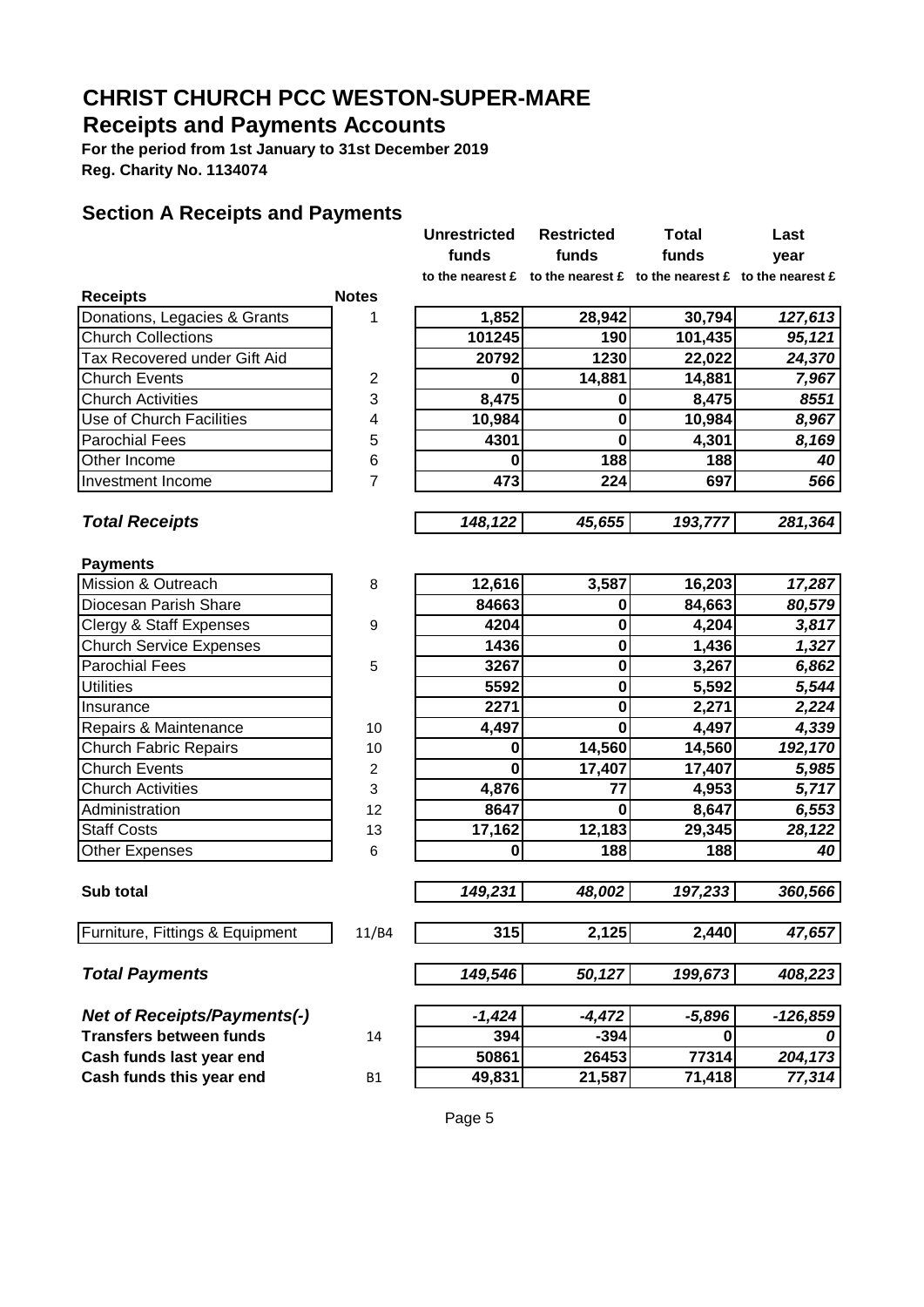### **Receipts and Payments Accounts**

**For the period from 1st January to 31st December 2019 Reg. Charity No. 1134074**

#### **Section A Receipts and Payments - Notes**

|                                     | This year           | This year                                                                                                   | This year    | Last year    |
|-------------------------------------|---------------------|-------------------------------------------------------------------------------------------------------------|--------------|--------------|
|                                     | <b>Unrestricted</b> | <b>Restricted</b>                                                                                           | <b>Total</b> | <b>Total</b> |
|                                     | funds               | funds                                                                                                       | funds        | funds        |
|                                     |                     | to the nearest $\mathbf f$ to the nearest $\mathbf f$ to the nearest $\mathbf f$ to the nearest $\mathbf f$ |              |              |
| 1 Donations, Legacies & Grants      |                     |                                                                                                             |              |              |
| Care Fund                           | 0                   | $\bf{0}$                                                                                                    | 0            | 30           |
| Energize                            | 0                   | 60                                                                                                          | 60           | 110          |
| <b>Family Ministry</b>              | 0                   | 3112                                                                                                        | 3112         | 2,727        |
| Youth Worker                        | 0                   | 1836                                                                                                        | 1836         | 4,890        |
| Spire                               | $\bf{0}$            | $-39$                                                                                                       | $-39$        | 9,595        |
| <b>General Fund</b>                 | 1852                | 0                                                                                                           | 1852         | 2,073        |
| Large Screens                       | $\bf{0}$            | $\bf{0}$                                                                                                    | 0            | 3,850        |
| Defibrillator                       | 0                   | 983                                                                                                         | 983          | 0            |
| House Party Away                    | 0                   | 700                                                                                                         | 700          | 0            |
| <b>Voluntary Receipts - Mission</b> | $\bf{0}$            | 3258                                                                                                        | 3258         | 5,779        |
| Legacies                            | 0                   | 0                                                                                                           | 0            | 4,911        |
| Grants                              | $\bf{0}$            | 19032                                                                                                       | 19032        | 93,648       |
|                                     | 1,852               | 28,942                                                                                                      | 30,794       | 127,613      |
| <b>2 Church Events</b>              |                     |                                                                                                             |              |              |
| <b>Receipts</b>                     |                     |                                                                                                             |              |              |
| <b>Spring Harvest</b>               | $\bf{0}$            | 7021                                                                                                        | 7021         | 7,440        |
| <b>House Party</b>                  | 0                   | 7860                                                                                                        | 7860         | 527          |
|                                     | 0                   | 14,881                                                                                                      | 14,881       | 7,967        |
| <b>Payments</b>                     |                     |                                                                                                             |              |              |
| <b>Spring Harvest</b>               | $\bf{0}$            | 8295                                                                                                        | 8295         | 5,985        |
| <b>House Party</b>                  | $\bf{0}$            | 9112                                                                                                        | 9112         | 0            |
|                                     | 0                   | 17,407                                                                                                      | 17,407       | 5,985        |
| <b>3 Church Activities</b>          |                     |                                                                                                             |              |              |
| <b>Receipts</b>                     |                     |                                                                                                             |              |              |
| Baby & Toddler Group                | 2400                | 0                                                                                                           | 2400         | 2,197        |
| Admin Work                          | 641                 | $\mathbf 0$                                                                                                 | 641          | 648          |
| <b>Bible Notes</b>                  | 646                 | 0                                                                                                           | 646          | 773          |
| Catering                            | 298                 | 0                                                                                                           | 298          | 372          |
| Fairtrade, Magazine & Card Sales    | 354                 | 0                                                                                                           | 354          | 426          |
| Photocopies                         | 725                 | $\bf{0}$                                                                                                    | 725          | 420          |
| <b>Clergy Expenses</b>              | 852                 | $\mathbf 0$                                                                                                 | 852          | 852          |
| Christmas Fayre & Open Gardens      | 2559                | 0                                                                                                           | 2559         | 2,863        |
|                                     | 8,475               | $\overline{o}$                                                                                              | 8,475        | 8,551        |
| <b>Payments</b>                     |                     |                                                                                                             |              |              |
| Baby & Toddler Group                | 2101                | 0                                                                                                           | 2101         | 1,871        |
| <b>Bible Notes</b>                  | 682                 | 0                                                                                                           | 682          | 697          |
| Catering                            | 327                 | 0                                                                                                           | 327          | 376          |
| Magazine Costs                      | 40                  | 0                                                                                                           | 40           | 62           |
| <b>Christmas Fayre</b>              | 251                 | 0                                                                                                           | 251          | 271          |
| Youth Church                        | 1475                | 77                                                                                                          | 1552         | 2,440        |
|                                     | 4,876               | $\overline{77}$                                                                                             | 4,953        | 5,717        |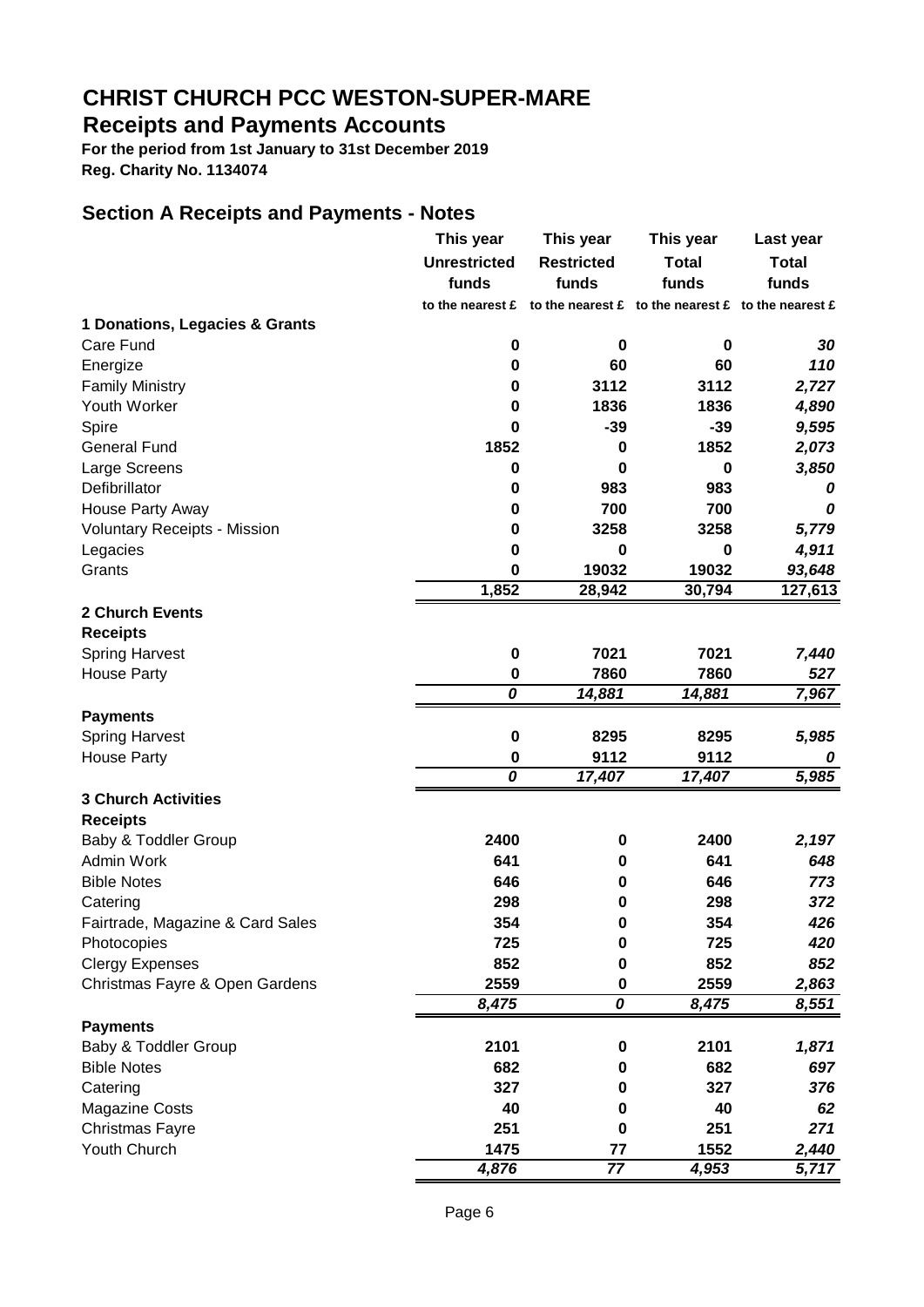### **Receipts and Payments Accounts**

**For the period from 1st January to 31st December 2019 Reg. Charity No. 1134074**

### **Section A Receipts and Payments - Notes**

|                                       |             | This year           | This year                                                                   | This year    | Last year    |
|---------------------------------------|-------------|---------------------|-----------------------------------------------------------------------------|--------------|--------------|
|                                       |             | <b>Unrestricted</b> | <b>Restricted</b>                                                           | <b>Total</b> | <b>Total</b> |
|                                       |             | funds               | funds                                                                       | funds        | funds        |
|                                       |             |                     | to the nearest $f$ to the nearest $f$ to the nearest $f$ to the nearest $f$ |              |              |
| <b>4 Use of Church Facilities</b>     |             |                     |                                                                             |              |              |
| Pre School                            |             | 9349                | $\pmb{0}$                                                                   | 9349         | 8,577        |
| <b>Other Rents</b>                    |             | 1635                | 0                                                                           | 1635         | 390          |
|                                       |             | 10,984              | $\overline{o}$                                                              | 10,984       | 8,967        |
| <b>5 Parochial Fees</b>               |             |                     |                                                                             |              |              |
| Receipts                              |             | 4301                | $\bf{0}$                                                                    | 4301         | 8,169        |
| Payments                              |             | 3267                | 0                                                                           | 3267         | 6,862        |
|                                       |             | 1,034               | 0                                                                           | 1,034        | 1,307        |
| <b>6 Other Expenses</b>               |             |                     |                                                                             |              |              |
| <b>Reimbursements Receipts</b>        |             | $\pmb{0}$           | 188                                                                         | 188          | 40           |
| Reimbursements Payments               |             | 0                   | 188                                                                         | 188          | 40           |
| <b>7 Investment Income</b>            |             |                     |                                                                             |              |              |
| Interest                              |             | 469                 | 6                                                                           | 475          | 247          |
| Greville Investment Income            |             | 0                   | 218                                                                         | 218          | 319          |
| <b>HMRC</b> Interest                  |             | 4                   | 0                                                                           | 4            | 0            |
|                                       |             | 473                 | $\overline{224}$                                                            | 697          | 566          |
| <b>8 Mission &amp; Outreach</b>       |             |                     |                                                                             |              |              |
| A Page: Crosswinds Prayer Trust       | Worldwide   | 2400                | $\pmb{0}$                                                                   | 2400         | 2,000        |
| <b>BCM: A White</b>                   | UK          | 290                 | 0                                                                           | 290          | 3,500        |
| <b>CAP: Destiny Church</b>            | UK          | 2000                | 0                                                                           | 2000         | 1,080        |
| <b>CITA</b>                           | Ghana       | 358                 | 65                                                                          | 423          | 250          |
| Interserve: L Monk                    | Asia        | 2050                | 0                                                                           | 2050         | 1,000        |
| Wycliffe Bible Transl: M & H          |             |                     |                                                                             |              |              |
| Morrissey                             | Senegal     | 1850                | 0                                                                           | 1850         | 1,000        |
| Action Int: T & B Potter              | Philippines | 1200                | 0                                                                           | 1200         | 1,000        |
| South Africa Trip                     | S Africa    | 0                   | 0                                                                           | $\bf{0}$     | 60           |
| <b>Emmanuel PCC Youth Work</b>        | UK          | 205                 | $\bf{0}$                                                                    | 205          | 0            |
| Locking Deanery                       | UK          | 300                 | 0                                                                           | 300          | 0            |
| <b>Operation Christmas Child</b>      | Worldwide   | 400                 | 0                                                                           | 400          | 0            |
| <b>Uprising Europe</b>                | Europe      | 600                 | 0                                                                           | 600          | 0            |
| Local Outreach                        | UK          | 963                 | 370                                                                         | 1333         | 1,396        |
| <b>Voluntary Payments - Mission</b>   |             | 0                   | 3152                                                                        | 3152         | 6,001        |
|                                       |             | 12,616              | 3,587                                                                       | 16,203       | 17,287       |
| 9 Clergy & Staff Expenses             |             |                     |                                                                             |              |              |
| Curate, Lay Readers, Vicar & Training |             | 4204                | 0                                                                           | 4204         | 3,817        |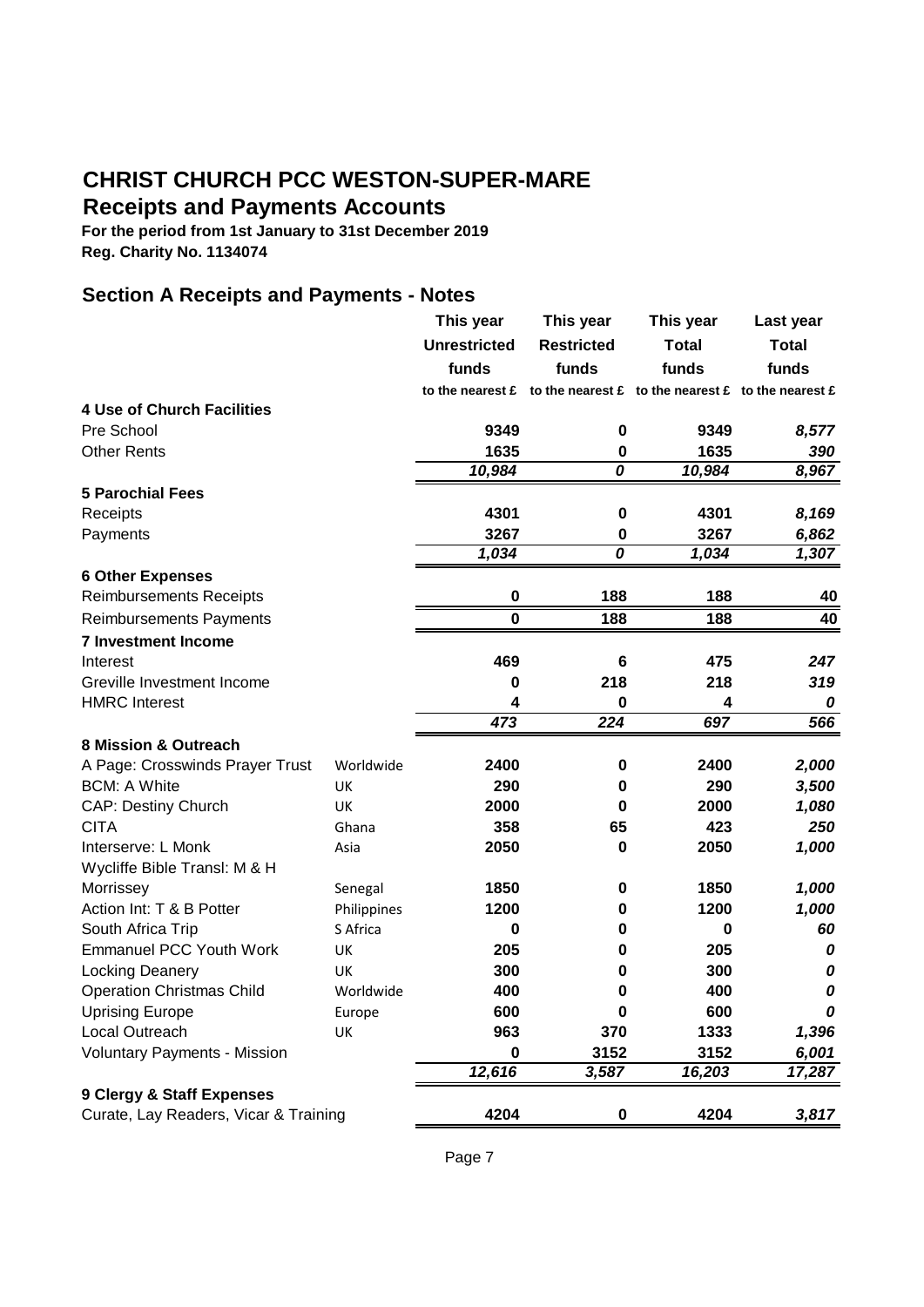### **Receipts and Payments Accounts**

**For the period from 1st January to 31st December 2019 Reg. Charity No. 1134074**

### **Section A Receipts and Payments - Notes**

|                                    | This year           | This year                                                                                           | This year | Last year |
|------------------------------------|---------------------|-----------------------------------------------------------------------------------------------------|-----------|-----------|
|                                    | <b>Unrestricted</b> | <b>Restricted</b>                                                                                   | Total     | Total     |
|                                    | funds               | funds                                                                                               | funds     | funds     |
|                                    |                     | to the nearest $\hat{E}$ to the nearest $\hat{E}$ to the nearest $\hat{E}$ to the nearest $\hat{E}$ |           |           |
| 10 Repairs & Maintenance           |                     |                                                                                                     |           |           |
| <b>Spire Repairs</b>               | 0                   | 14560                                                                                               | 14560     | 192,170   |
| Other items under £500 each        | 4497                | 0                                                                                                   | 4497      | 4,339     |
|                                    | 4,497               | 14,560                                                                                              | 19,057    | 196,509   |
| 11 Furniture, Fittings & Equipment |                     |                                                                                                     |           |           |
| <b>AV System</b>                   | 0                   | 0                                                                                                   | 0         | 43,002    |
| Large Screens                      | 0                   | O                                                                                                   | 0         | 4,655     |
| <b>Church Spotlights</b>           | 0                   | 896                                                                                                 | 896       | 0         |
| Defibrillator                      | 0                   | 1229                                                                                                | 1229      | 0         |
| Sofa                               | 85                  | 0                                                                                                   | 85        | 0         |
| Vacuum Cleaner                     | 121                 | 0                                                                                                   | 121       | 0         |
| Freezer                            | 109                 | 0                                                                                                   | 109       | 0         |
|                                    | 315                 | 2,125                                                                                               | 2,440     | 47,657    |

#### **12 Administration Expenses**

This includes £720 paid for the independent examination of 2018 accounts.

#### **13 Staff Costs**

| Administrator, Cleaners & Musical Director | 17162  |        | 17162  | 16.555 |
|--------------------------------------------|--------|--------|--------|--------|
| Family Ministry & Youth Worker             |        | 12183  | 12183  | 11.567 |
|                                            | 17.162 | 12.183 | 29,345 | 28.122 |

#### **14 Transfers between funds**

There was a surplus left on the Spire Fund so the donors were asked how they would like the surplus

spent or whether they wanted a refund. Surplus left on Spire Fund 16,616 Refunds & Gift Aid 49 Transfer to Unrestricted Funds 394 Transfer to Other Restricted Funds 16173 16616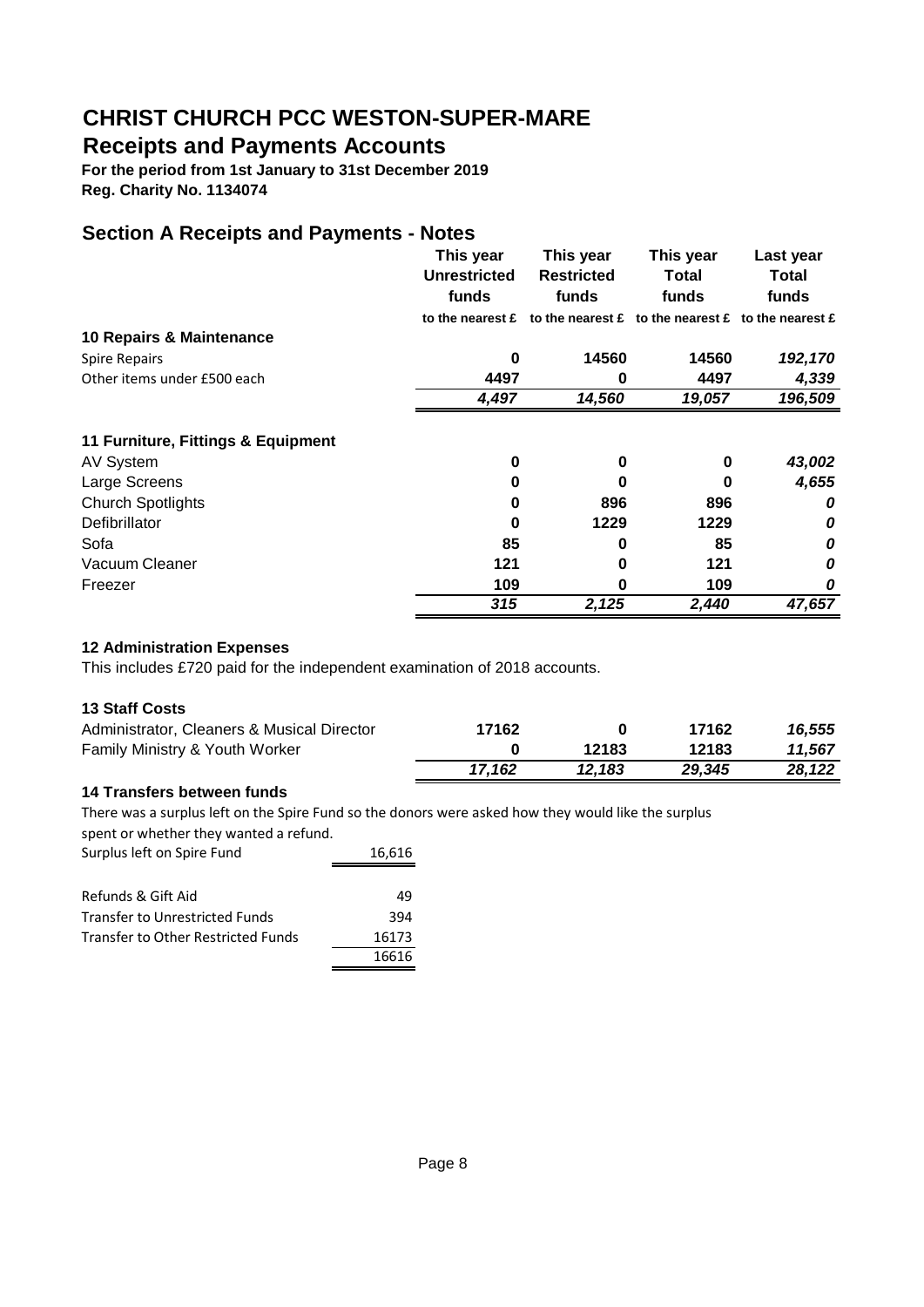## **CHRIST CHURCH PCC WESTON-SUPER-MARE Receipts and Payments Accounts**

**For the period from 1st January to 31st December 2019 Reg. Charity No. 1134074**

#### **Section B Statement of Assets and Liabilities at the end of the period**

|                                              | <b>Unrestricted</b><br>funds | <b>Restricted</b><br>funds                                                                                                              | <b>Total</b><br>funds | Last<br>Year |
|----------------------------------------------|------------------------------|-----------------------------------------------------------------------------------------------------------------------------------------|-----------------------|--------------|
|                                              |                              | to the nearest $\mathbf{\pounds}$ to the nearest $\mathbf{\pounds}$ to the nearest $\mathbf{\pounds}$ to the nearest $\mathbf{\pounds}$ |                       |              |
| <b>B1 Cash Funds</b>                         |                              |                                                                                                                                         |                       |              |
| CBF C of E Deposit Fund                      | 42302                        | 18027                                                                                                                                   | 60329                 | 58,445       |
| <b>NWB Current Account</b>                   | 7106                         | 276                                                                                                                                     | 7382                  | 3,895        |
| NWB Reserve - Care Fund                      |                              | 3284                                                                                                                                    | 3284                  | 2,562        |
| <b>NWB Spire Fund</b>                        |                              |                                                                                                                                         |                       | 12,144       |
| Petty Cash in Hand (Office & Toddlers Group) | 423                          |                                                                                                                                         | 423                   | 268          |
| <b>Total Cash Funds</b>                      | 49831                        | 21587                                                                                                                                   | 71418                 | 77,314       |

#### **B2 Other Monetary Assets**

|                       | <b>Fund to which</b> |            |          |
|-----------------------|----------------------|------------|----------|
|                       | liability relates    | Amount due | When due |
| Gift Aid Oct-Dec 2019 | Unrestricted         | £5.723     | Jan-20   |

#### **B3 Investment Assets**

|                                              | <b>FUND TO WHICH</b> |        |                      |
|----------------------------------------------|----------------------|--------|----------------------|
|                                              | asset belongs        | Cost   | <b>Current value</b> |
| Greville Charity Funds (Income to Care Fund) | Restricted           | £3.864 | £7,276               |
|                                              |                      | 2018   | £6,173               |

**Fund to which**

#### **B4 Assets retained for the Charity's own use Freehold Land & Buildings**

Consecrated and benefice property is excluded from accounts under the Charities Acts. All expenditure on maintenance and improvement has therefore been written off. Ownership of the church land and buildings are vested in the Diocese of Bath & Wells, but the PCC has maintenance responsibility for them.

#### **Furniture, Fittings & Equipment**

The Charities Acts permit exclusion for inalienable and historic assets and expenditure on these assets have been written off over the years as incurred. See Note11.

#### **B5 Liabilities**

|                                                      | <b>Fund to which</b> |                         |            |                  |
|------------------------------------------------------|----------------------|-------------------------|------------|------------------|
|                                                      |                      | liability relates       | Amount due | When due         |
| <b>Parochial Fees</b>                                |                      | Unrestricted            | £565       | Jan-20           |
| Signed by two trustees on behalf of all the trustees |                      |                         |            |                  |
|                                                      | <b>Signature</b>     | <b>Print Name</b>       |            | Date of approval |
|                                                      |                      | Rev T G Webbber - Chair |            |                  |

Mr A Boardman - Secretary